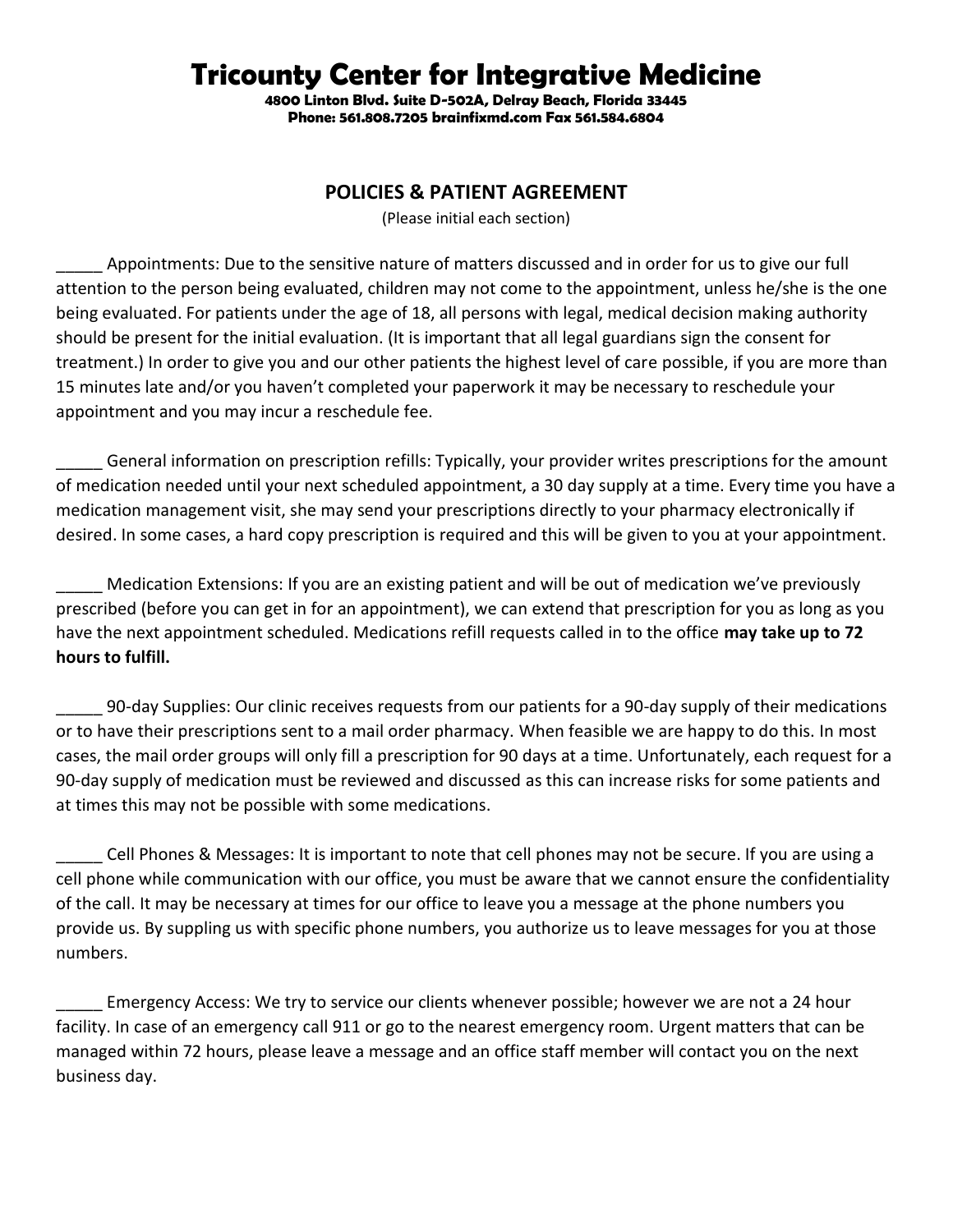## **Tricounty Center for Integrative Medicine**

**4800 Linton Blvd. Suite D-502A, Delray Beach, Florida 33445 Phone: 561.808.7205 brainfixmd.com Fax 561.584.6804** 

Missed, late, cancelled and "no show" appointments: As scheduled appointment times are reserved especially for you, **all appointments are subject to charge**, whether forgotten, no show, or canceled at time of visit. **To avoid being charged THE FULL AMOUNT for a missed appointment**, you must provide at least 24 hour notice. It is our policy that time lost, not the reason, is what determines a charge.

In the event you "no show" an appointment, your account will be charged a "no show" fee of **\$50.00 for the first offense**. At the second offense (no show, unattended or SAME DAY CANCELLATION), your account will be **charged for the full amount** of the appointment. This may exclude bonafide emergencies. The office is open Monday – Friday from 11 AM to 5 PM and by appointment as needed.

\_\_\_\_\_ Limits of Confidentiality Statement: All information between practitioner and patient is held strictly confidential. There are legal exceptions to this: (1) the patient authorizes a release of information with a signature. (2) The patient's mental condition becomes an issue in a lawsuit. (3) The patient presents as a physical danger to self or others. (4) Child or Elder Abuse and/or neglect is suspected. (5) Any official review of the services provided (if you have signed a release authorizing a review, such as insurance forms). In the case of (3) or (4) above, our clinic is required by law to inform potential victims and legal authorities so that protective measures can be taken.

\_\_\_\_\_ Consent for Treatment: I authorize and request my practitioner to carry out exams, treatment, and/or diagnostic procedures, which now, or during the course of my treatment, become advisable. I understand the purpose of these procedures will be explained to me upon my request and that they are subject to my agreement. I also understand that while the course of my treatment is designed to be helpful, my practitioner can make no guarantees about the outcome of my treatment.

Photo Authorization: I give authorization to Dr. Heidi Erickson and NP Jackson and their affiliates to obtain a photograph of me for my permanent medical records. I understand that the photograph is to help my providers provide proper patient identification and will not be copied or released. For patients under 18, a parent will be asked to be in the photograph as well.

HIPPA Privacy Practice Notice: I understand Dr. Heidi Erickson and NP Jackson follows HIPPA privacy guidelines which are outlined in their NOTCIE OF PRIVACY PRACTICES, which is available at their office.

Release of Confidential Information to Primary Care Physicians and/or Referring Practitioners: It is a requirement of many insurance companies, as well as an acceptable protocol under HIPPA Guidelines, that we communicate and coordinate with other healthcare professionals involved in your care. By signing below, I authorize the release of information to my Primary Care Physician, other healthcare providers, institutions, and referral sources for the purpose of diagnosis, treatment, consultation and professional communication. I